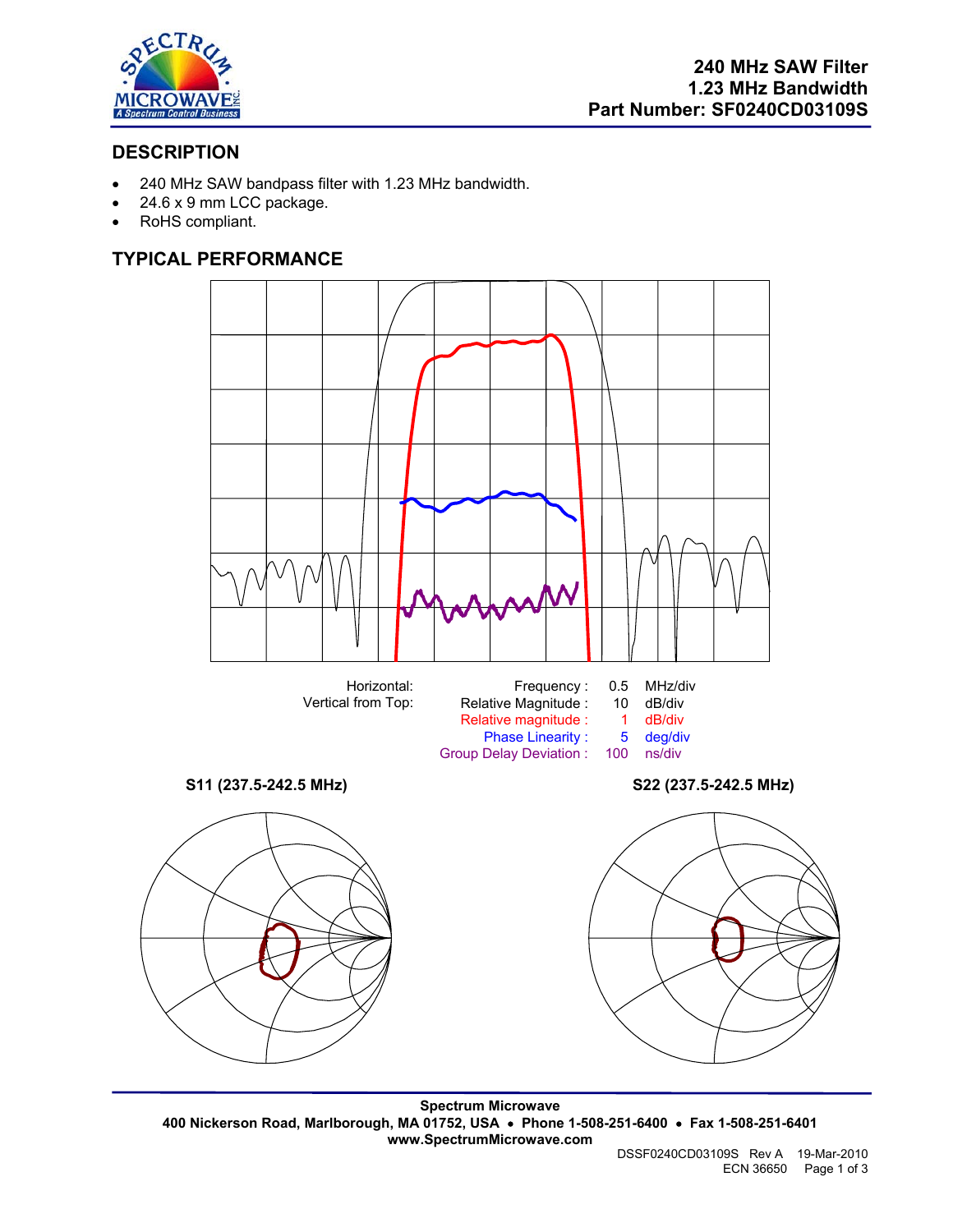

## **SPECIFICATION**

| Parameter                                       | <b>Min</b> | Tvp  | <b>Max</b> | <b>Units</b> |
|-------------------------------------------------|------------|------|------------|--------------|
| Center Frequency (Fc) <sup>1</sup>              |            | 240  |            | <b>MHz</b>   |
| Insertion Loss at Fc                            |            | 12.7 | 16         | dB           |
| 1 dB Bandwidth <sup>2</sup>                     | 1.23       | 1.40 |            | <b>MHz</b>   |
| 10 dB bandwidth <sup>2</sup>                    |            | 1.87 |            | <b>MHz</b>   |
| 38 dB Bandwidth <sup>2</sup>                    |            | 2.29 | 2.5        | <b>MHz</b>   |
| 45 dB bandwidth $2$                             |            | 2.35 | 4.1        | <b>MHz</b>   |
| Passband Ripple (Fc+/-0.615 MHz)                |            | 0.2  |            | $dB$ p-p     |
| Phase Linearity (Fc+/- 0.615 MHz)               |            | 2.5  | 8          | deg p-p      |
| Stopband Rejection (Fc+/-1.25 to Fc+/-2.05 MHz) | 38         | 46   |            | dB           |
| Stopband Rejection (Fc+/-2.05 to Fc+/-220 MHz)  | 45         | 47.5 |            | dB           |
| <b>Absolute Delay</b>                           |            | 3.04 |            | <b>us</b>    |
| Input Return Loss (Fc+/-0.615 MHz)              | 10         | 15   |            | dB           |
| Output Return Loss (Fc+/-0.615 MHz)             | 10         | 18   |            | dB           |
| System Source and Load Impedance                |            | 50   |            | Ω            |
| <b>Ambient Temperature</b>                      |            | 25   |            | °C           |

Notes: 1. Defined as the average of the 10 dB frequencies..

2. All dB levels are defined relative to the insertion loss at Fc.

3. All electrical specifications apply across the full operating temperature range.

## **MAXIMUM RATINGS**

| Parameter                          |     |    | ∥ах | units  |
|------------------------------------|-----|----|-----|--------|
| Storage Temperature Range          | -40 | 25 | 85  | $\sim$ |
| <b>Operating Temperature Range</b> | -10 | 25 | 85  | $\sim$ |
| Input Power Level                  | -   | 10 | 13  | dBm    |

### **MATCHING CIRCUIT**



Notes:

- 1. Recommend use of 2% tolerance matching components. Inductor Q=45.
- 2. Component values are for reference only and may change depending on board layout.

**Spectrum Microwave 400 Nickerson Road, Marlborough, MA 01752, USA** • **Phone 1-508-251-6400** • **Fax 1-508-251-6401 www.SpectrumMicrowave.com**